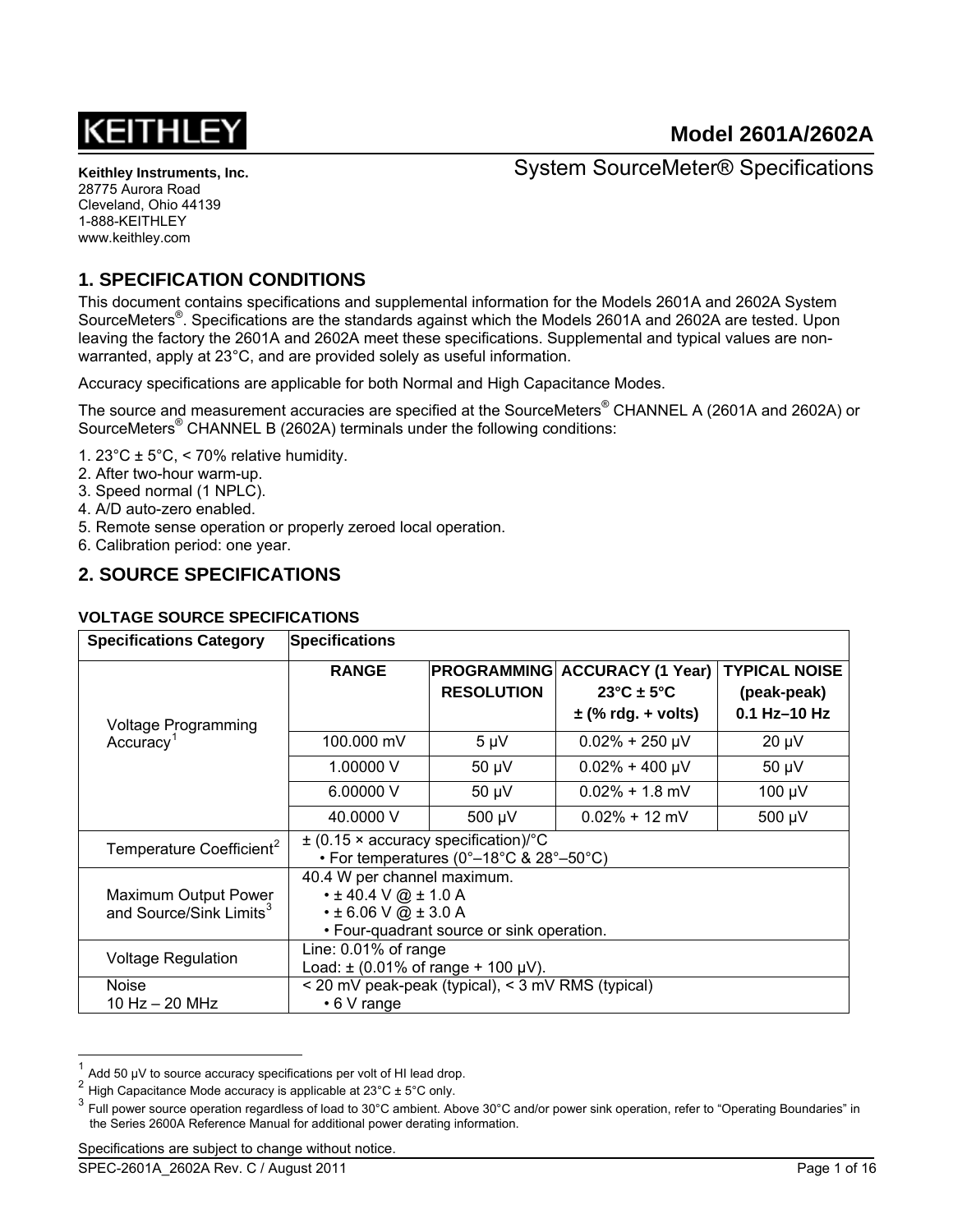

**Keithley Instruments, Inc.** 

28775 Aurora Road Cleveland, Ohio 44139 1-888-KEITHLEY www.keithley.com

System SourceMeter® Specifications

| <b>Specifications Category</b> | <b>Specifications</b>                                                                                                        |
|--------------------------------|------------------------------------------------------------------------------------------------------------------------------|
| Current                        | Bipolar current limit (compliance) set with single value. Minimum value is                                                   |
| Limit/Compliance <sup>4</sup>  | 10 nA. Accuracy is the same as current source.                                                                               |
| Overshoot                      | $\leq$ ± (0.1% + 10 mV) (typical)<br>• Step size = 10% to 90% of range, resistive load, maximum current<br>limit/compliance. |
| <b>Guard Offset Voltage</b>    | $< 4$ mV<br>$\cdot$ Current < 10 mA                                                                                          |

#### **CURRENT SOURCE SPECIFICATIONS**

| <b>Specifications Category</b>         | <b>Specifications</b>                                                                   |                                         |                                                                                      |                                                     |  |
|----------------------------------------|-----------------------------------------------------------------------------------------|-----------------------------------------|--------------------------------------------------------------------------------------|-----------------------------------------------------|--|
|                                        | <b>RANGE</b>                                                                            | <b>PROGRAMMING</b><br><b>RESOLUTION</b> | <b>ACCURACY (1 Year)</b><br>$23^{\circ}$ C ± 5 $^{\circ}$ C<br>$\pm$ (% rdg. + amps) | <b>TYPICAL NOISE</b><br>(peak-peak)<br>0.1 Hz-10 Hz |  |
|                                        | 100.000 nA                                                                              | 1 pA                                    | $0.06\% + 100 pA$                                                                    | 5 pA                                                |  |
|                                        | 1.00000 µA                                                                              | 10 pA                                   | $0.03\% + 800 \text{ pA}$                                                            | 25 pA                                               |  |
|                                        | 10.0000 µA                                                                              | 100 pA                                  | $0.03% + 5 nA$                                                                       | 60 pA                                               |  |
| <b>Current Programming</b><br>Accuracy | 100.000 µA                                                                              | 1 nA                                    | $0.03\% + 60 \text{ nA}$                                                             | 3 nA                                                |  |
|                                        | 1.00000 mA                                                                              | 10 nA                                   | $0.03\% + 300$ nA                                                                    | 6 nA                                                |  |
|                                        | 10.0000 mA                                                                              | 100 nA                                  | $0.03% + 6 \mu A$                                                                    | 200 nA                                              |  |
|                                        | 100.000 mA                                                                              | 1 $\mu$ A                               | $0.03% + 30 \mu A$                                                                   | 600 nA                                              |  |
|                                        | 1.00000 $A^5$                                                                           | $10 \mu A$                              | $0.05\% + 1.8$ mA                                                                    | 70 µA                                               |  |
|                                        | 3.00000 $A^5$                                                                           | $10 \mu A$                              | $0.06\% + 4 \text{ mA}$                                                              | 150 µA                                              |  |
|                                        | 10.0000 A <sup>5,6</sup>                                                                | $100 \mu A$                             | $0.5\% + 40$ mA<br>(typical)                                                         |                                                     |  |
| Temperature Coefficient <sup>7</sup>   | $\pm$ (0.15 × accuracy specification)/°C<br>• For temperatures (0° – 18°C & 28° – 50°C) |                                         |                                                                                      |                                                     |  |

<span id="page-1-0"></span><sup>4</sup> <sup>4</sup> For sink mode operation (quadrants II and IV), add 0.06% of limit range to the corresponding current limit accuracy specifications.

<span id="page-1-1"></span>Specifications apply with sink mode enabled.<br><sup>5</sup> Full power source operation regardless of load to 30°C ambient. Above 30°C and/or power sink operation, refer to "Operating Boundaries" in the Series 2600A Reference Manual for additional power derating information.<br><sup>6</sup> 10A range accessible only in pulse mode.

<span id="page-1-2"></span>

<span id="page-1-3"></span><sup>&</sup>lt;sup>7</sup> High Capacitance Mode accuracy is applicable at 23°C ± 5°C only.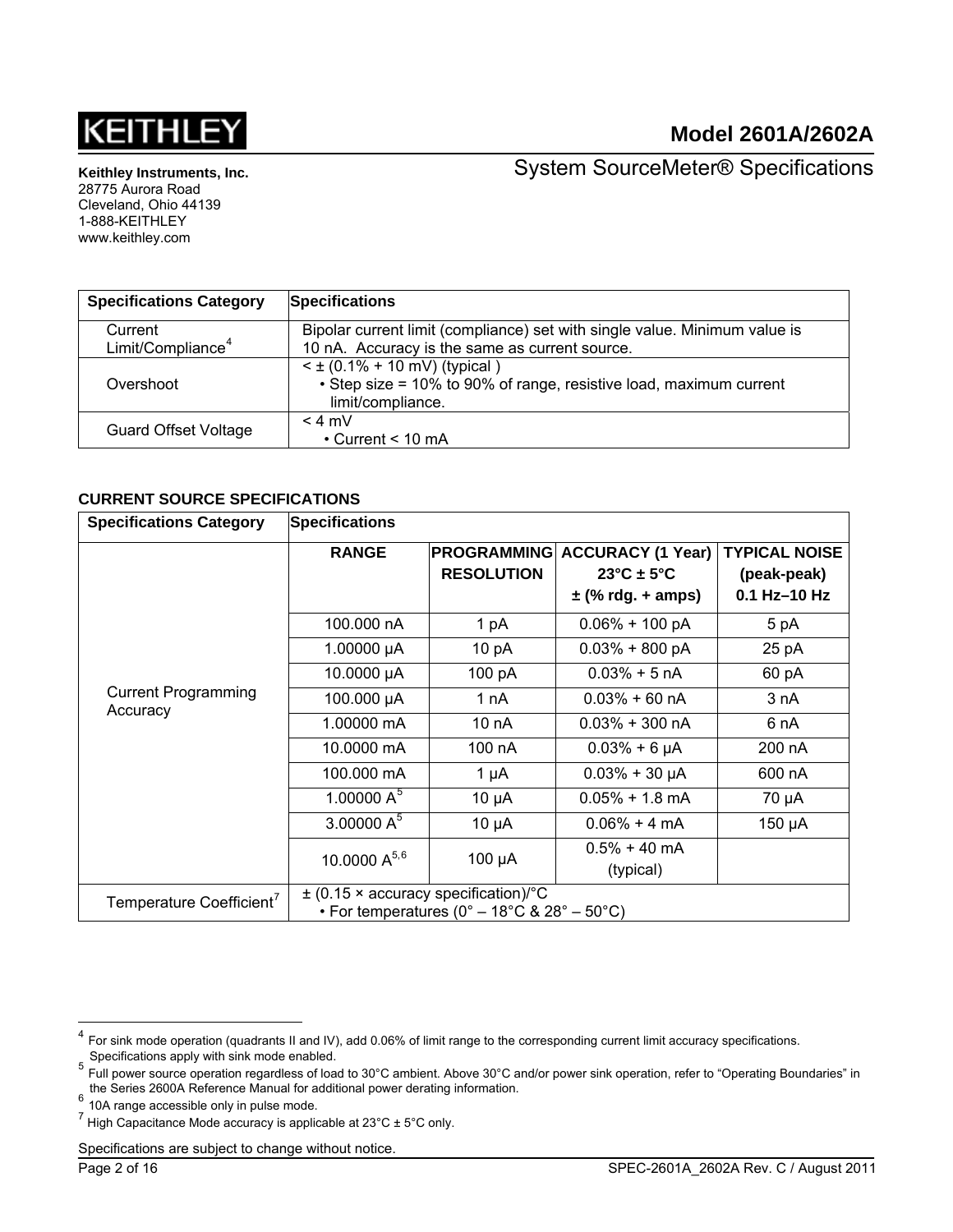

**Keithley Instruments, Inc.**  28775 Aurora Road

Cleveland, Ohio 44139 1-888-KEITHLEY www.keithley.com

System SourceMeter® Specifications

| <b>Specifications Category</b>      | <b>Specifications</b>                                                      |  |  |  |
|-------------------------------------|----------------------------------------------------------------------------|--|--|--|
|                                     | 40.4 W per channel maximum.                                                |  |  |  |
| Maximum Output Power                | $\cdot$ ± 1.01 A @ ± 40 V                                                  |  |  |  |
| and Source/Sink Limits <sup>8</sup> | $\cdot$ ± 3.03 A @ ± 6 V                                                   |  |  |  |
|                                     | • Four-quadrant source or sink operation.                                  |  |  |  |
| <b>Current Regulation</b>           | Line: 0.01% of range                                                       |  |  |  |
|                                     | Load: $\pm$ (0.01% of range + 100 pA).                                     |  |  |  |
| Voltage                             | Bipolar voltage limit (compliance) set with single value. Minimum value is |  |  |  |
| Limit/Compliance <sup>9</sup>       | 10 mV. Accuracy is the same as voltage source.                             |  |  |  |
|                                     | $\leq$ ± 0.1% (typical)                                                    |  |  |  |
| Overshoot                           | • step size = 10% to 90% of range, resistive load                          |  |  |  |
|                                     | • See CURRENT SOURCE OUTPUT SETTLING TIME for additional test              |  |  |  |
|                                     | conditions                                                                 |  |  |  |

## **ADDITIONAL SOURCE SPECIFICATIONS**

| <b>Specifications Category</b>    | <b>Specifications</b>                                                                                                                                                       |                                                                          |  |  |
|-----------------------------------|-----------------------------------------------------------------------------------------------------------------------------------------------------------------------------|--------------------------------------------------------------------------|--|--|
| <b>Transient Response</b><br>Time | < 70 us for the output to recover to within 0.1% for a 10% to 90% step change<br>in load.                                                                                   |                                                                          |  |  |
|                                   | Time required to reach within 0.1% of final value after source level command<br>is processed on a fixed range.                                                              |                                                                          |  |  |
|                                   | Range                                                                                                                                                                       | <b>Settling Time</b>                                                     |  |  |
| <b>Voltage Source Output</b>      | 100 mV                                                                                                                                                                      | $<$ 50 µs (typical)                                                      |  |  |
| <b>Settling Time</b>              | 1 <sub>V</sub>                                                                                                                                                              | $< 50 \mu s$ (typical)                                                   |  |  |
|                                   | 6V                                                                                                                                                                          | $<$ 110 µs (typical)                                                     |  |  |
|                                   | $40V^{10}$                                                                                                                                                                  | $<$ 150 µs (typical)                                                     |  |  |
|                                   | Time required to reach within 0.1% of final value after source level command<br>is processed on a fixed range.<br>• Values below for lout $\times$ Rload = 1 V unless noted |                                                                          |  |  |
|                                   | <b>Current Range</b>                                                                                                                                                        | <b>Settling Time</b>                                                     |  |  |
| <b>Current Source Output</b>      | 3 A                                                                                                                                                                         | $< 80 \mu s$ (typical)<br>(Current less than 2.5 A, Rload > 2 $\Omega$ ) |  |  |
| <b>Settling Time</b>              | $1 A - 10 mA$                                                                                                                                                               | $< 80 \mu s$ (typical) (Rload $> 6 \Omega$ )                             |  |  |
|                                   | 1 mA                                                                                                                                                                        | $<$ 100 µs (typical)                                                     |  |  |
|                                   | $100 \mu A$                                                                                                                                                                 | < 150 µs (typical)                                                       |  |  |
|                                   | $10 \mu A$                                                                                                                                                                  | $< 500 \mu s$ (typical)                                                  |  |  |
|                                   | $1 \mu A$                                                                                                                                                                   | < 2 ms (typical)                                                         |  |  |
|                                   | 100 nA                                                                                                                                                                      | < 20 ms (typical)                                                        |  |  |

<sup>&</sup>lt;sup>8</sup> Full power source operation regardless of load to 30°C ambient. Above 30°C and/or power sink operation, refer to "Operating Boundaries" in

l

<span id="page-2-1"></span><span id="page-2-0"></span>the Series 2600A Reference Manual for additional power derating information.<br><sup>9</sup> For sink mode operation (quadrants II and IV), add 10% of compliance range and ±0.02% of limit setting to corresponding voltage source specification. For 100mV range add an additional 60mV of uncertainty.<br><sup>10</sup> Add 150 µs when measuring on the 1A range.

<span id="page-2-2"></span>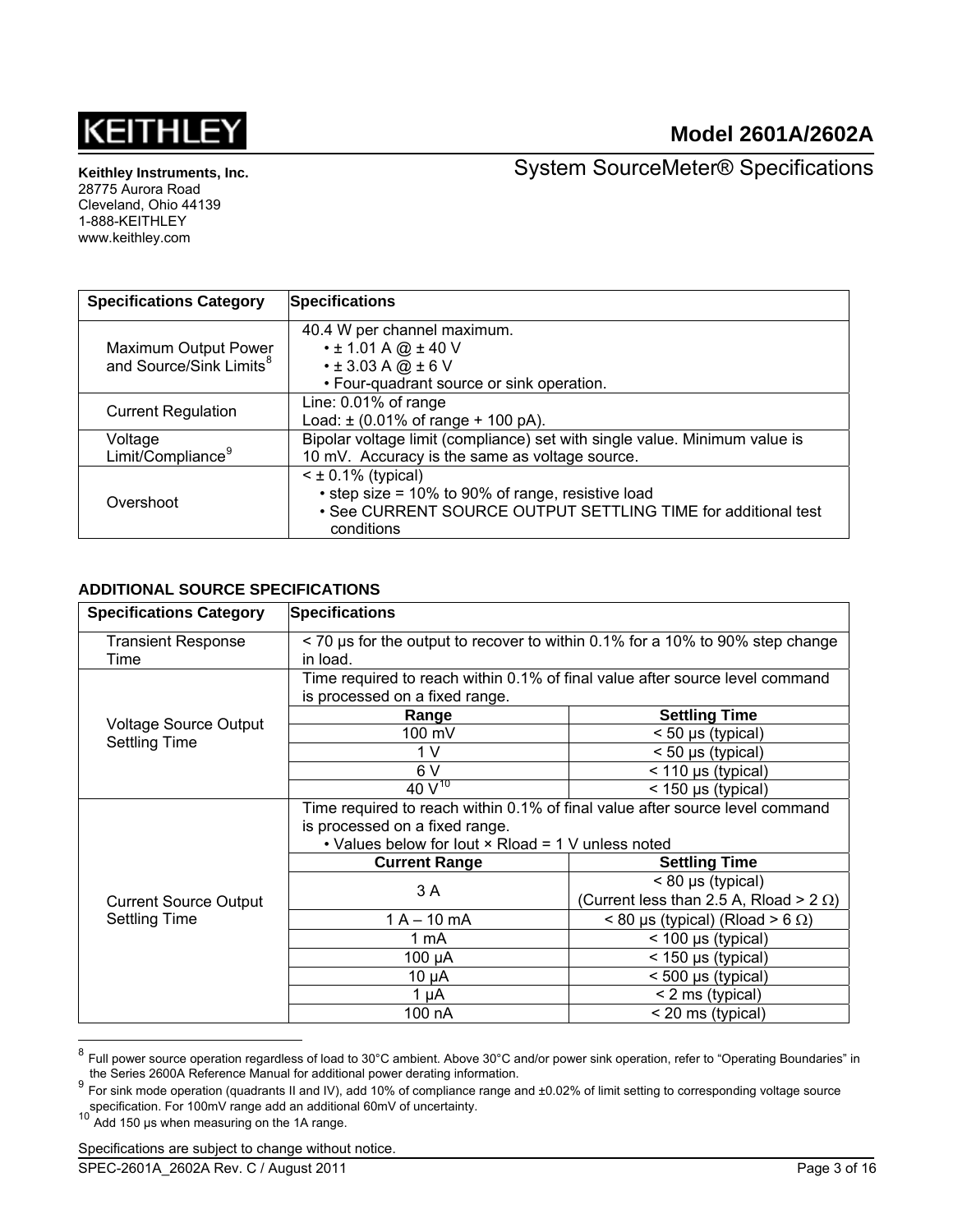# **KEITHLE**

## **Model 2601A/2602A**

**Keithley Instruments, Inc.**  28775 Aurora Road

Cleveland, Ohio 44139 1-888-KEITHLEY www.keithley.com

System SourceMeter® Specifications

| <b>Specifications Category</b> | <b>Specifications</b>                                                      |  |  |  |
|--------------------------------|----------------------------------------------------------------------------|--|--|--|
| DC Floating Voltage            | Output can be floated up to $\pm$ 250 VDC                                  |  |  |  |
| <b>Remote Sense</b>            | Maximum voltage between HI and SENSE HI = 3 V                              |  |  |  |
| Operating Range <sup>11</sup>  | Maximum voltage between LO and SENSE LO = 3V                               |  |  |  |
|                                | 40 V Range                                                                 |  |  |  |
|                                | . Maximum output voltage = 42 V - total voltage drop across source leads.  |  |  |  |
| <b>Voltage Output</b>          | (maximum 1 $\Omega$ per source lead)                                       |  |  |  |
| Headroom                       | 6 V Range                                                                  |  |  |  |
|                                | • Maximum output voltage = 8 V - total voltage drop across source leads.   |  |  |  |
|                                | (maximum 1 $\Omega$ per source lead)                                       |  |  |  |
| Over Temperature               | Internally sensed temperature overload puts unit in standby mode.          |  |  |  |
| Protection                     |                                                                            |  |  |  |
| <b>Voltage Source Range</b>    | < 300 mV + 0.1% of larger range (typical)                                  |  |  |  |
| <b>Change Overshoot</b>        | • Overshoot into a 100 k $\Omega$ load, 20 MHz BW                          |  |  |  |
|                                | < 5% of larger range + 300 mV/Rload (typical – With source settling set to |  |  |  |
| <b>Current Source Range</b>    | SETTLE SMOOTH 100NA)                                                       |  |  |  |
| <b>Change Overshoot</b>        | • See CURRENT SOURCE OUTPUT SETTLING TIME for additional test              |  |  |  |
|                                | conditions.                                                                |  |  |  |

#### **PULSE SPECIFICATIONS**

| <b>Specifications Category</b> | <b>Specifications</b>                 |                                        |                                             |                                            |
|--------------------------------|---------------------------------------|----------------------------------------|---------------------------------------------|--------------------------------------------|
|                                | Region<br>Circled On Quadrant Diagram | <b>Maximum</b><br><b>Current Limit</b> | <b>Maximum</b><br>Pulse Width <sup>12</sup> | <b>Maximum</b><br>Duty Cycle <sup>13</sup> |
|                                |                                       | 1 A at 40 V                            | DC, no limit                                | 100%                                       |
| <b>Pulse Specifications</b>    |                                       | 3 A at 6 V                             | DC, no limit                                | 100%                                       |
|                                | 2                                     | 1.5 A at 40 V                          | $100 \text{ ms}$                            | 25%                                        |
|                                | 3                                     | 5 A at 35V                             | 4 ms                                        | 4%                                         |
|                                | 4                                     | 10 A at 20 V                           | 1.8 <sub>ms</sub>                           | $1\%$                                      |

 $11$ 

<span id="page-3-1"></span><span id="page-3-0"></span><sup>11</sup> Add 50  $\mu$ V to source accuracy specifications per volt of HI lead drop.<br><sup>12</sup> Times measured from the start of pulse to the start off-time; see figure below.



<span id="page-3-2"></span>Thermally limited in sink mode (quadrants 2 and 4) and ambient temperatures above 30°C. See power equations in the Reference Manual for  $^{13}$  Thermally limited in sink mode (quadrants 2 and 4) and ambient temperatures ab more information.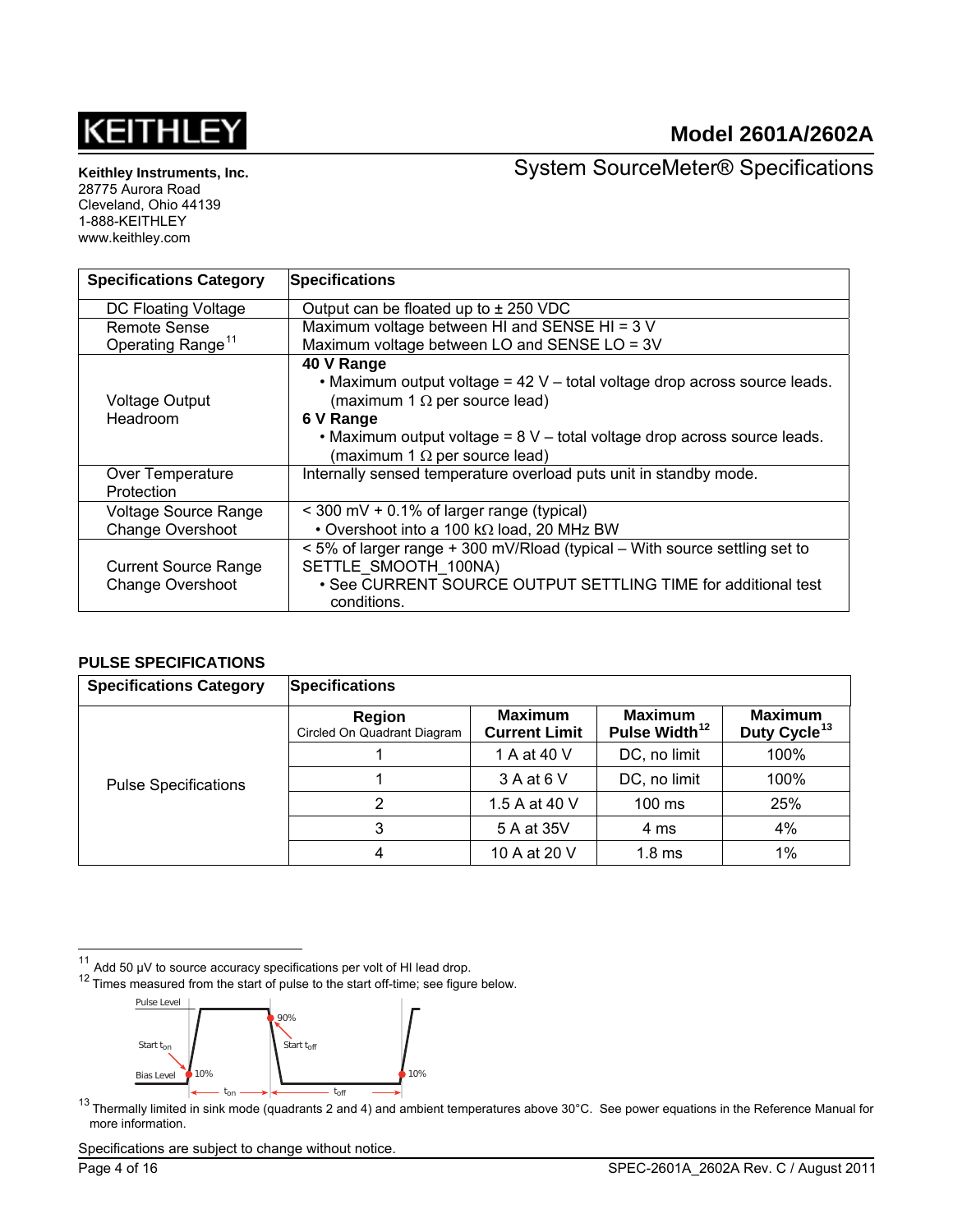

**Keithley Instruments, Inc.** 

28775 Aurora Road Cleveland, Ohio 44139 1-888-KEITHLEY www.keithley.com

System SourceMeter® Specifications

<span id="page-4-1"></span>

| <b>Specifications Category</b>                       | <b>Specifications</b>                                                                                                                                                                                                                                                          |
|------------------------------------------------------|--------------------------------------------------------------------------------------------------------------------------------------------------------------------------------------------------------------------------------------------------------------------------------|
| Minimum Programmable<br>Pulse Width <sup>14,15</sup> | $100 \mu s$<br>. Note: Minimum pulse width for settled source at a given I/V output and<br>load can be longer than 100 ms.                                                                                                                                                     |
| Pulse Width<br><b>Programming Resolution</b>         | 1 $\mu$ s                                                                                                                                                                                                                                                                      |
| Pulse Width<br>Programming<br>Accuracy <sup>15</sup> | $± 5 \mu s$                                                                                                                                                                                                                                                                    |
| Pulse Width Jitter                                   | 2 µs (typical)                                                                                                                                                                                                                                                                 |
| Quadrant Diagram                                     | $+10A$<br>$+5A$<br>$+3A$<br>3<br>3<br>$+1.5A$ .<br>$\left( 2\right)$<br>$\left( 2\right)$<br>$+1A$<br>0A<br>$-1A$<br>$\Omega$<br>$\Omega$<br>$-1.5A$ .<br>6<br>3<br>$-3A -$<br>$-5A$ -<br>4<br>$-10A$<br>$-35V$<br>$-6V$ OV $+6V$<br>$+20V$<br>$-20V$<br>$+35V +40V$<br>$-40V$ |

<span id="page-4-0"></span>14<br><sup>14</sup> Typical performance for minimum settled pulse widths: Typical tests were performed using remote operation, 4W sense, and best fixed measurement range. For more information on pulse scripts, see the Series 2600A Reference Manual.

| <b>Source Value</b> | Load      | Source Settling (% of range) | Min. Pulse Width          |
|---------------------|-----------|------------------------------|---------------------------|
| 6 V                 | $2\Omega$ | 0.2%                         | $150 \,\mathrm{\upmu s}$  |
| 20 V                | 2Ω        | 1%                           | $200 \mu s$               |
| 35 V                |           | 0.5%                         | $500 \text{ }\mu\text{s}$ |
| 40 V                | 27 Ω      | 0.1%                         | $400 \mu s$               |
| 1.5 A               | 27 Ω      | 0.1%                         | 1.5 <sub>ms</sub>         |
| 3 A                 |           | 0.2%                         | $150$ $\mu$ s             |
| 5 A                 |           | 0.5%                         | $500 \text{ }\mu\text{s}$ |
| 10 A                |           | 0.5%                         | $200 \text{ }\mu\text{s}$ |

 $15$  Times measured from the start of pulse to the start off-time; see figure below.

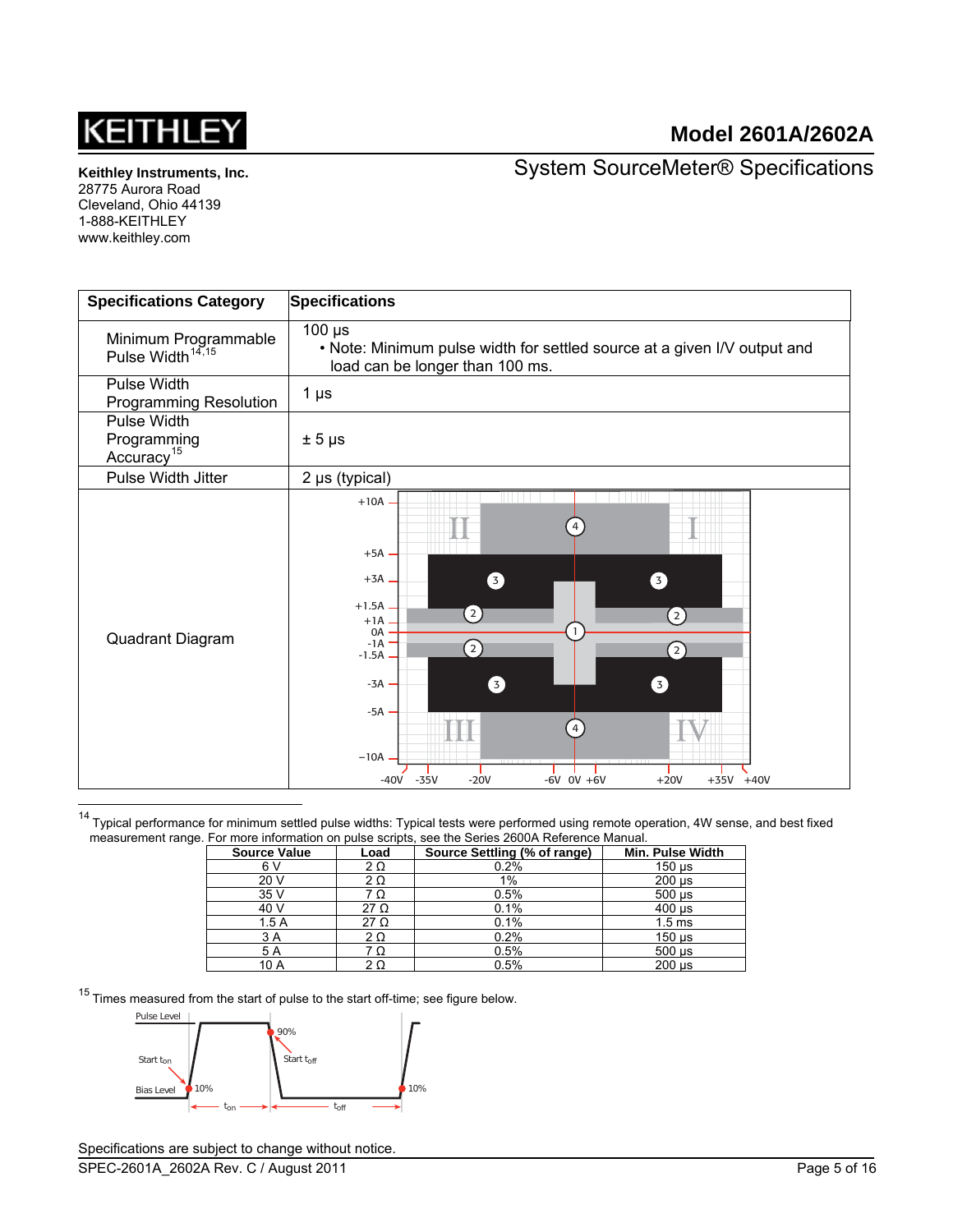

System SourceMeter® Specifications

## **3. METER SPECIFICATIONS**

#### **VOLTAGE MEASUREMENT SPECIFICATIONS**

<span id="page-5-4"></span>

| <b>Specifications Category</b>                   | <b>Specifications</b>                                                               |                                                  |                                  |                                                                            |  |
|--------------------------------------------------|-------------------------------------------------------------------------------------|--------------------------------------------------|----------------------------------|----------------------------------------------------------------------------|--|
|                                                  | <b>RANGE</b>                                                                        | <b>DISPLAY</b><br><b>RESOLUTION<sup>18</sup></b> | <b>INPUT</b><br><b>IMPEDANCE</b> | <b>ACCURACY (1 Year)</b><br>$23^{\circ}$ C ± 5°C<br>$\pm$ (% rdg. + volts) |  |
| Voltage Measurement<br>Accuracy <sup>16,17</sup> | 100.000 mV                                                                          | $1 \mu V$                                        | $>10$ GQ                         | $0.015\% + 150 \mu V$                                                      |  |
|                                                  | 1.00000 V                                                                           | $10 \mu V$                                       | $>10$ GQ                         | $0.015\% + 200 \mu V$                                                      |  |
|                                                  | 6.00000 V                                                                           | $10 \mu V$                                       | $>10$ GQ                         | $0.015% + 1$ mV                                                            |  |
|                                                  | 40.0000 V                                                                           | 100 µV                                           | $>10$ GQ                         | $0.015% + 8$ mV                                                            |  |
| Temperature Coefficient <sup>19</sup>            | $\pm$ (0.15 × accuracy specification)/°C<br>• For temperatures (0°–18°C & 28°–50°C) |                                                  |                                  |                                                                            |  |

<span id="page-5-1"></span> $17$  De-rate accuracy specifications for NPLC setting < 1 by increasing error term. Add appropriate % of range term using table below.

| <b>NPLC Setting</b> | $100 \text{ mV}$<br>Range | $1 V - 40 V$<br>Ranges | 100 nA Range | $1 \mu A - 100 \mu A$<br>Ranges | $1A-3A$<br>Ranges |
|---------------------|---------------------------|------------------------|--------------|---------------------------------|-------------------|
|                     | $0.01\%$                  | 0.01%                  | 0.01%        | 0.01%                           | 0.01%             |
| 0.01                | 0.08%                     | 0.07%                  | %            | 0.05%                           | 0.05%             |
| 0.001               | %<br>0.8                  | %<br>0.6               | %            | %<br>0.5                        | %                 |

<span id="page-5-2"></span> $18$  Applies when in single channel display mode.

<span id="page-5-3"></span><sup>19</sup> High Capacitance Mode accuracy is applicable for  $23^{\circ}$ C ±  $5^{\circ}$ C only.

Specifications are subject to change without notice.

<span id="page-5-0"></span> $16$  Add 50µV to source accuracy specifications per volt of HI lead drop.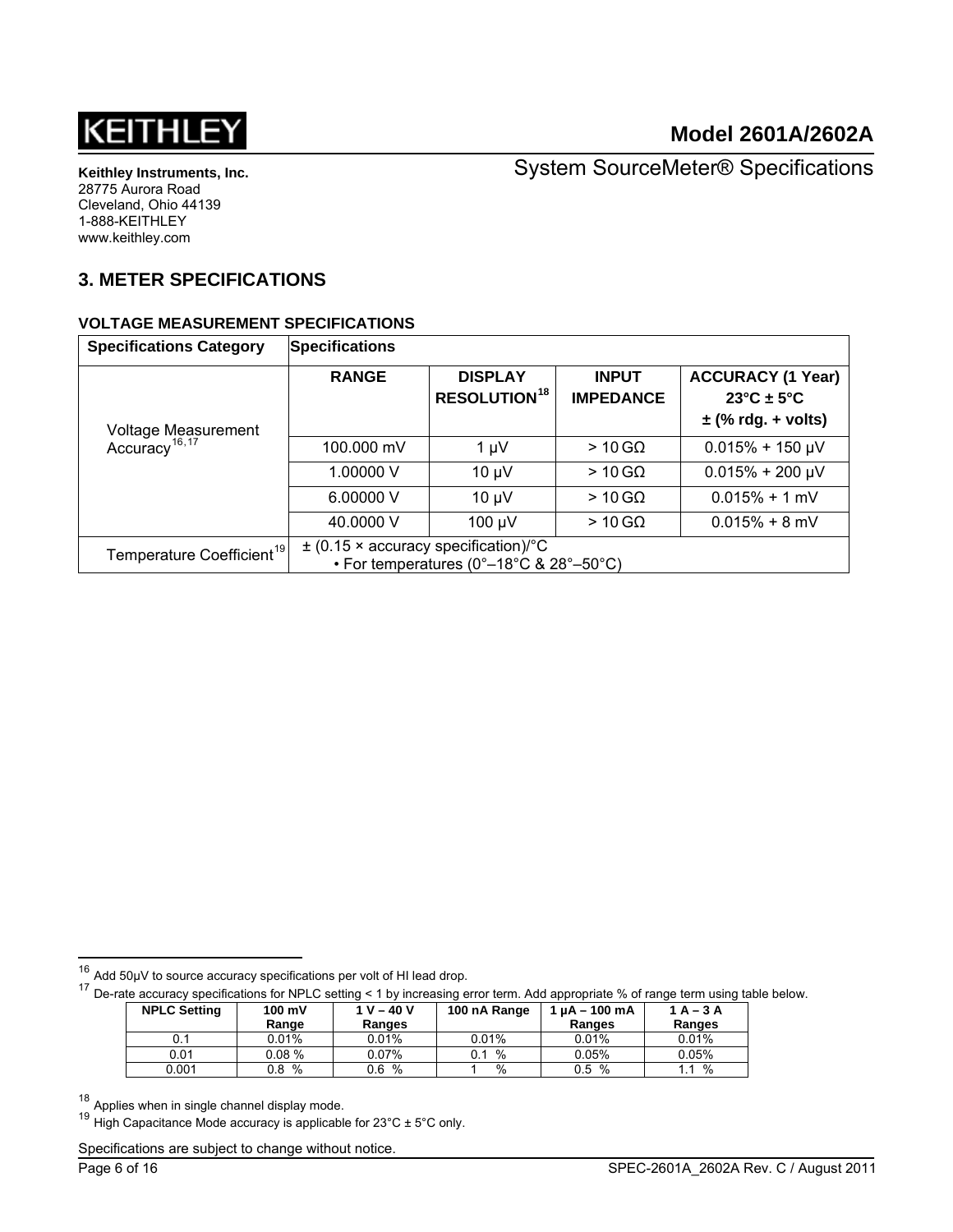

**Keithley Instruments, Inc.**  28775 Aurora Road Cleveland, Ohio 44139 1-888-KEITHLEY www.keithley.com

System SourceMeter® Specifications

#### **CURRENT MEASUREMENT SPECIFICATIONS**

| <b>Specifications Category</b>                       | <b>Specifications</b>                                                        |                                                  |                                              |                                                                           |  |  |
|------------------------------------------------------|------------------------------------------------------------------------------|--------------------------------------------------|----------------------------------------------|---------------------------------------------------------------------------|--|--|
|                                                      | <b>RANGE</b>                                                                 | <b>DISPLAY</b><br><b>RESOLUTION<sup>20</sup></b> | <b>VOLTAGE</b><br><b>BURDEN<sup>21</sup></b> | <b>ACCURACY (1 Year)</b><br>$23^{\circ}$ C ± 5°C<br>$\pm$ (% rdg. + amps) |  |  |
|                                                      |                                                                              |                                                  |                                              |                                                                           |  |  |
|                                                      | 100.000 nA                                                                   | 1 pA                                             | $< 1$ mV                                     | $0.05\% + 100 pA$                                                         |  |  |
|                                                      | 1.00000 $\mu$ A                                                              | 10 pA                                            | $< 1$ mV                                     | $0.025% + 500 pA$                                                         |  |  |
|                                                      | 10.0000 µA                                                                   | 100 pA                                           | $< 1$ mV                                     | $0.025\% + 1.5$ nA                                                        |  |  |
| <b>Current Measurement</b><br>Accuracy <sup>17</sup> | 100.000 µA                                                                   | 1 nA                                             | $< 1$ mV                                     | $0.02\% + 25$ nA                                                          |  |  |
|                                                      | 1.00000 mA                                                                   | 10 nA                                            | $< 1$ mV                                     | 0.02% +200 nA                                                             |  |  |
|                                                      | 10.0000 mA                                                                   | 100 nA                                           | $< 1$ mV                                     | $0.02\% + 2.5 \mu A$                                                      |  |  |
|                                                      | 100.000 mA<br>$1 \mu A$                                                      |                                                  | $< 1$ mV                                     | $0.02\% + 20 \mu A$                                                       |  |  |
|                                                      | 1.00000 A                                                                    | $10 \mu A$                                       | $< 1$ mV                                     | $0.03\% + 1.5$ mA                                                         |  |  |
|                                                      | 3.00000 A                                                                    | $10 \mu A$                                       | $< 1$ mV                                     | $0.05\% + 3.5$ mA                                                         |  |  |
|                                                      | $10.0000^{22}$ A                                                             | 100 µA                                           | $< 1$ mV                                     | $0.4\% + 25$ mA<br>(typical)                                              |  |  |
| Current Measure <sup>23</sup>                        | Time required to reach within 0.1% of final value after source level command |                                                  |                                              |                                                                           |  |  |
| <b>Settling Time</b><br>(Time for measurement        | is processed on a fixed range.<br>• Values below for Vout = 1 V unless noted |                                                  |                                              |                                                                           |  |  |
| to settle after a Vstep)                             |                                                                              | <b>Current Range</b>                             |                                              | <b>Settling Time</b>                                                      |  |  |
|                                                      |                                                                              | 1 mA                                             |                                              | $<$ 100 µs (typical)                                                      |  |  |
| Temperature Coefficient <sup>24</sup>                |                                                                              | $\pm$ (0.15 × accuracy specification)/°C         |                                              |                                                                           |  |  |
|                                                      | • For temperatures (0°-18°C & 28°-50°C)                                      |                                                  |                                              |                                                                           |  |  |

l

<span id="page-6-0"></span> $^{20}$  Applies when in single channel display mode.

 $^{21}$  Four-wire remote sense only and with current meter mode selected. Voltage measure set to 100 mV or 1 V range only.

<span id="page-6-2"></span><span id="page-6-1"></span><sup>&</sup>lt;sup>22</sup> 10 A range accessible only in pulse mode.

<span id="page-6-3"></span><sup>23</sup> Compliance equal to 100 mA.

<span id="page-6-4"></span><sup>&</sup>lt;sup>24</sup> High Capacitance Mode accuracy is applicable for  $23^{\circ}$ C ± 5°C only.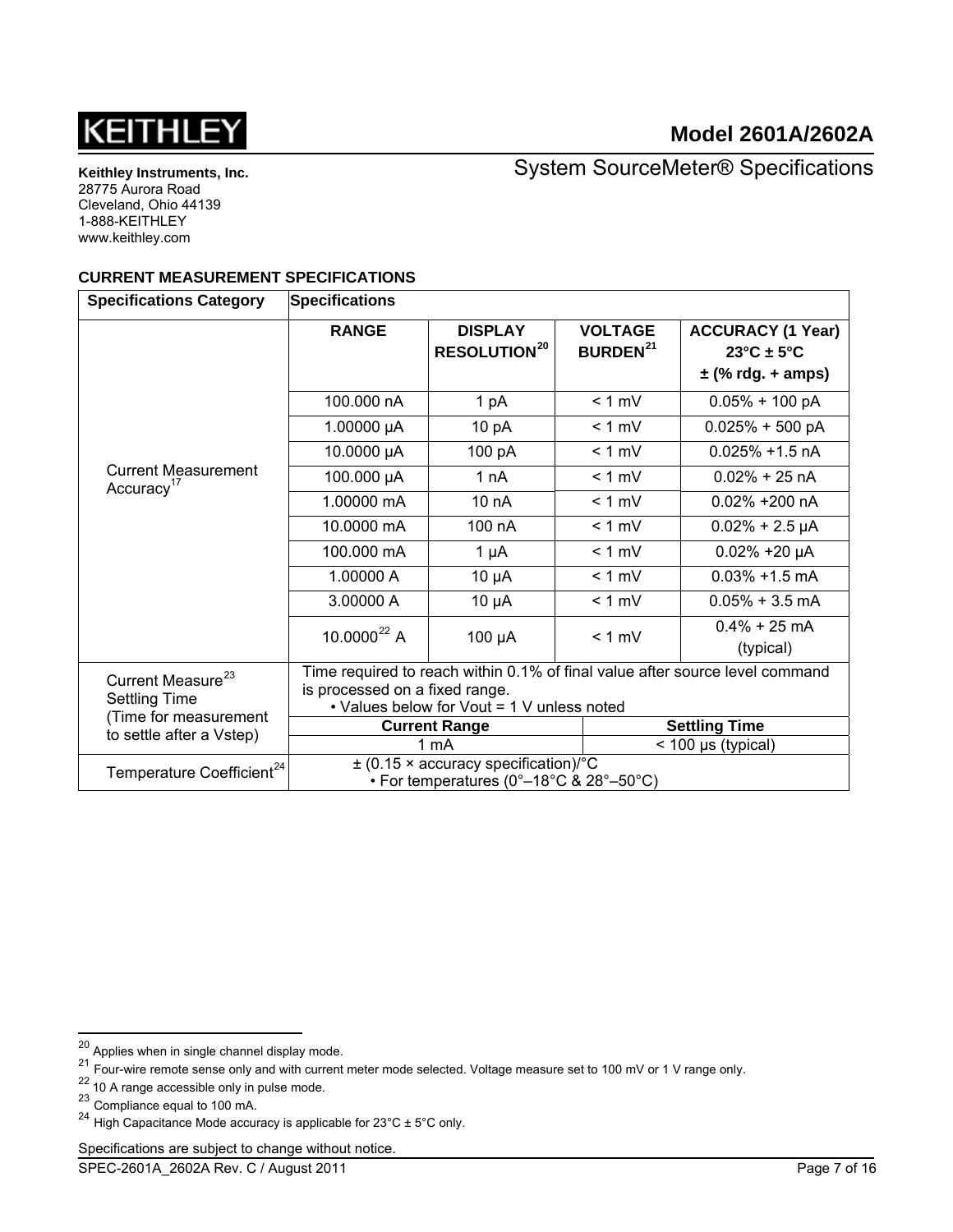

**Keithley Instruments, Inc.**  28775 Aurora Road Cleveland, Ohio 44139 1-888-KEITHLEY www.keithley.com

System SourceMeter® Specifications

#### **CONTACT CHECK**

| <b>Specifications Category</b>                       | <b>Specifications</b> |                                                                 |                                                                           |
|------------------------------------------------------|-----------------------|-----------------------------------------------------------------|---------------------------------------------------------------------------|
| <b>Contact Check</b><br>Specifications <sup>25</sup> | <b>Speed</b>          | <b>Maximum measurement</b><br>time to memory for 60Hz<br>(50Hz) | <b>ACCURACY (1 Year)</b><br>$23^{\circ}$ C ± 5°C<br>$\pm$ (% rdg. + ohms) |
|                                                      | Fast                  | 1.1 ms $(1.2 \text{ ms})$                                       | $5\% + 10 \Omega$                                                         |
|                                                      | Medium                | $4.1 \text{ ms } (5 \text{ ms})$                                | $5\% + 1$ $\Omega$                                                        |
|                                                      | Slow                  | 36 ms (42 ms)                                                   | $5\% + 0.3 \Omega$                                                        |

#### **ADDITIONAL METER SPECIFICATIONS**

| <b>Specifications Category</b>   | <b>Specifications</b>                         |                                               |  |  |
|----------------------------------|-----------------------------------------------|-----------------------------------------------|--|--|
| Maximum Load<br>Impedance        | <b>Normal Mode</b><br>10nF (typical)          | <b>High Capacitance Mode</b><br>50uF(typical) |  |  |
| Common Mode Voltage              | 250 VDC                                       |                                               |  |  |
| Common Mode Isolation            | $> 1$ GQ<br>$< 4500$ pF                       |                                               |  |  |
| Overrange                        | 101% of source range<br>102% of measure range |                                               |  |  |
| Maximum Sense Lead<br>Resistance | 1 k $\Omega$ for rated accuracy               |                                               |  |  |
| Sense High Input<br>Impedance    | $>10$ GQ                                      |                                               |  |  |

<span id="page-7-0"></span><sup>&</sup>lt;sup>25</sup> Includes measurement of SENSE HI to HI and SENSE LO to LO contact resistances.

Specifications are subject to change without notice.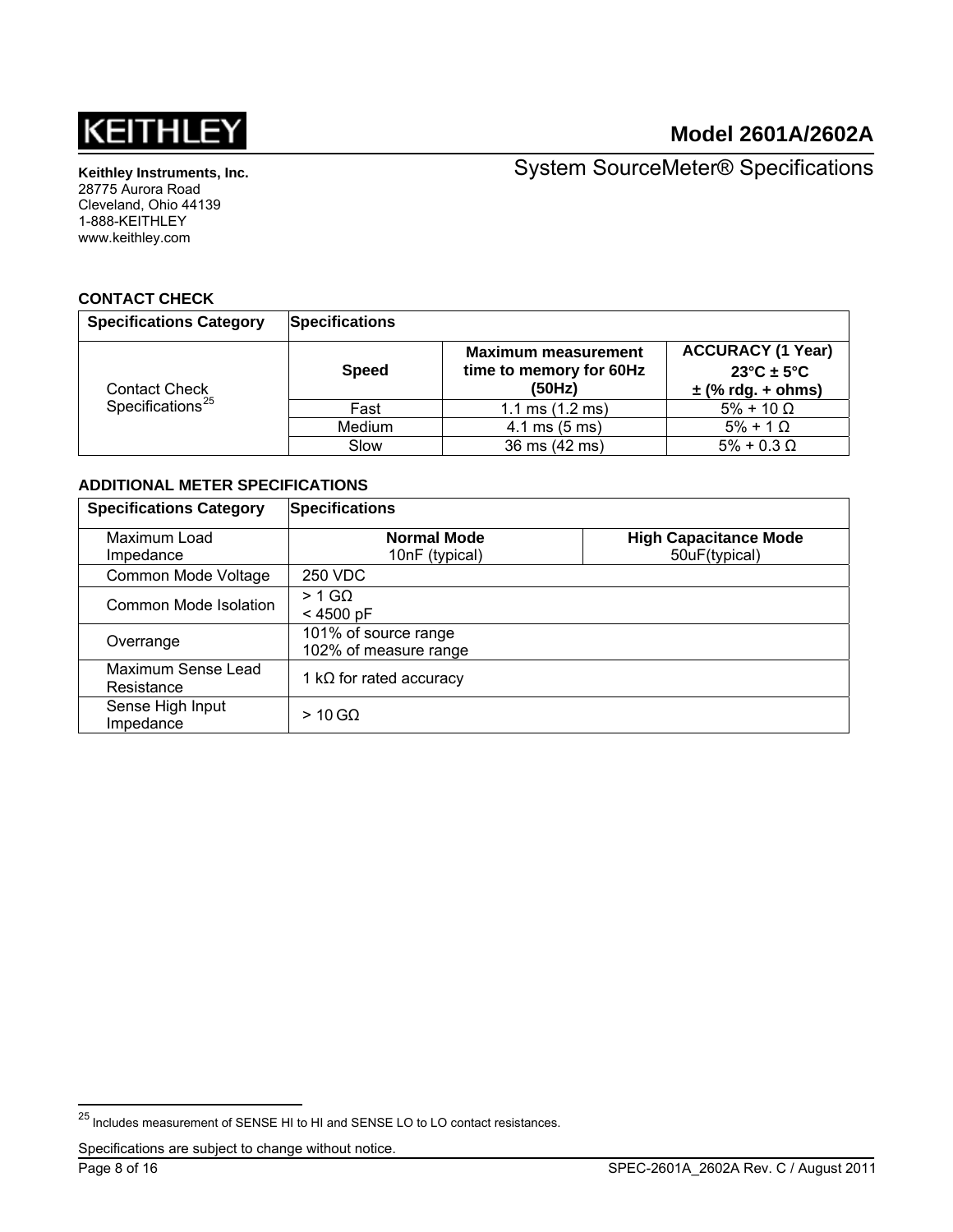

System SourceMeter® Specifications

## **HIGH CAPACITANCE MODE[26](#page-8-0),[27](#page-8-1),[28](#page-8-2)**

| <b>Specifications Category</b>                                                                | <b>Specifications</b>                                                                                                                                                                                                                              |                                                  |  |  |
|-----------------------------------------------------------------------------------------------|----------------------------------------------------------------------------------------------------------------------------------------------------------------------------------------------------------------------------------------------------|--------------------------------------------------|--|--|
| <b>Accuracy Specifications</b>                                                                | Accuracy specifications are applicable in both Normal and High Capacitance<br>Modes.                                                                                                                                                               |                                                  |  |  |
|                                                                                               | Time required to reach within 0.1% of final value after source level command<br>is processed on a fixed range.<br>Current limit = 1A                                                                                                               |                                                  |  |  |
| <b>Voltage Source Output</b>                                                                  | <b>Voltage Source Range</b>                                                                                                                                                                                                                        | <b>Settling Time with</b><br>$Cload = 4.7 \mu F$ |  |  |
| <b>Settling Time</b>                                                                          | 100 mV                                                                                                                                                                                                                                             | 200 µs (typical)                                 |  |  |
|                                                                                               | 1 <sub>V</sub>                                                                                                                                                                                                                                     | 200 µs (typical)                                 |  |  |
|                                                                                               | 6V                                                                                                                                                                                                                                                 | 200 µs (typical)                                 |  |  |
|                                                                                               | 40 V                                                                                                                                                                                                                                               | 7 ms (typical)                                   |  |  |
|                                                                                               | Time required to reach within 0.1% of final value after voltage source is<br>stabilized on a fixed range.<br>• Values below for Vout = 1 V unless noted                                                                                            |                                                  |  |  |
|                                                                                               | <b>Current Measure Range</b>                                                                                                                                                                                                                       | <b>Settling Time</b>                             |  |  |
| <b>Current Measure Settling</b>                                                               | $3A-1A$                                                                                                                                                                                                                                            | < 120 µs (typical) (Rload > 2 $\Omega$ )         |  |  |
| Time                                                                                          | $\sqrt{100 \mu s}$ (typical)<br>$100 \text{ mA} - 10 \text{ mA}$                                                                                                                                                                                   |                                                  |  |  |
|                                                                                               | < 3 ms (typical)<br>1 mA                                                                                                                                                                                                                           |                                                  |  |  |
|                                                                                               | 100 µA                                                                                                                                                                                                                                             | < 3 ms (typical)                                 |  |  |
|                                                                                               | $10 \mu A$                                                                                                                                                                                                                                         | < 230 ms (typical)                               |  |  |
|                                                                                               | $1 \mu A$                                                                                                                                                                                                                                          | < 230 ms (typical)                               |  |  |
| 200 ms (typical) @ 50 nA<br>Capacitor Leakage<br>Performance<br>Load = $5\mu$ F  10M $\Omega$ |                                                                                                                                                                                                                                                    |                                                  |  |  |
| Using HIGH-C scripts <sup>29</sup>                                                            | Test: 5V step & measure                                                                                                                                                                                                                            |                                                  |  |  |
| Mode Change Delay                                                                             | 100 µA Current Range and above:<br>Delay into High Capacitance Mode: 11 ms<br>Delay out of High Capacitance Mode: 11 ms<br>1 µA and 10 µA Current Ranges:<br>Delay into High Capacitance Mode: 250 ms<br>Delay out of High Capacitance Mode: 11 ms |                                                  |  |  |
| Voltmeter Input<br>Impedance                                                                  | $>$ 10 GΩ in parallel with 3300 pF                                                                                                                                                                                                                 |                                                  |  |  |
| <b>Noise</b><br>10 Hz - 20 MHz                                                                | < 30 mV peak-peak (typical)<br>$\bullet$ 6 V Range                                                                                                                                                                                                 |                                                  |  |  |

<span id="page-8-0"></span> $^{26}$  High Capacitance Mode specifications are for DC measurements only.

 $27$  100 nA range is not available in High Capacitance Mode.

<span id="page-8-2"></span><span id="page-8-1"></span><sup>28</sup> High Capacitance Mode utilizes locked ranges. Auto Range is disabled.<br>29 Part of KI Factory scripts. See the reference manual for details.

<span id="page-8-3"></span>

Specifications are subject to change without notice.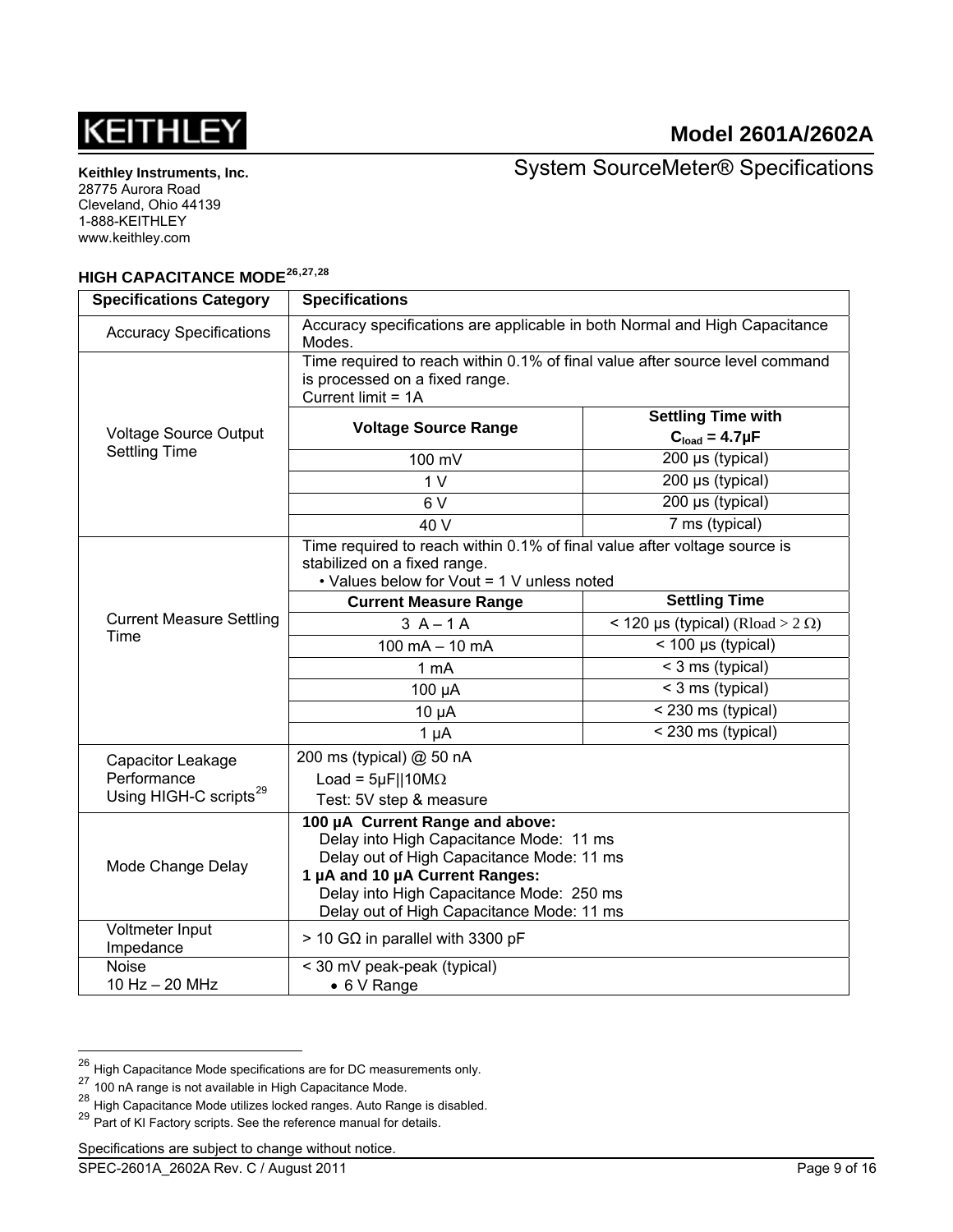

System SourceMeter® Specifications

| <b>Specifications Category</b> | <b>Specifications</b>                              |
|--------------------------------|----------------------------------------------------|
| Voltage Source Range           | $<$ 400 mV + 0.1% of larger range (typical)        |
| <b>Change Overshoot</b>        | • Overshoot into an 100 K $\Omega$ load, 20 MHz BW |

## **4. GENERAL**

| <b>Specifications Category</b> | <b>Specifications</b>                                                                                                                                                                                                                                                       |  |  |  |
|--------------------------------|-----------------------------------------------------------------------------------------------------------------------------------------------------------------------------------------------------------------------------------------------------------------------------|--|--|--|
| IEEE-488                       | IEEE Std 488.1 compliant. Supports IEEE Std 488.2 common commands<br>and status model topology.                                                                                                                                                                             |  |  |  |
| <b>RS-232</b>                  | Baud rates from 300bps to 115200bps. Programmable number of data bits,<br>parity type, and flow control (RTS/CTS hardware or none). When not<br>programmed as the active host interface, the SourceMeter can use the RS-<br>232 interface to control other –instrumentation |  |  |  |
| <b>Ethernet</b>                | RJ-45 connector, LXI Class C, 10/100BT, Auto MDIX                                                                                                                                                                                                                           |  |  |  |
| <b>LXI Compliance</b>          | LXI Class C 1.2<br>Total Output Trigger Response Time: 245 us min., 280 us typ.,<br>(not specified) max.<br>Receive LAN[0-7] Event Delay: Unknown<br>Generate LAN[0-7] Event Delay: Unknown                                                                                 |  |  |  |
| <b>Expansion Interface</b>     | The TSP-Link™ expansion interface allows TSP™ enabled instruments to<br>trigger and communicate with each other.<br><b>Cable Type:</b> Category 5e or higher LAN crossover cable.<br>3 meters maximum between each TSP enabled instrument                                   |  |  |  |
| <b>USB</b>                     | USB 2.0 Host Controller                                                                                                                                                                                                                                                     |  |  |  |
| Power Supply                   | 100 V to 250 VAC, 50 Hz $-$ 60 Hz (auto sensing), 240 VA max                                                                                                                                                                                                                |  |  |  |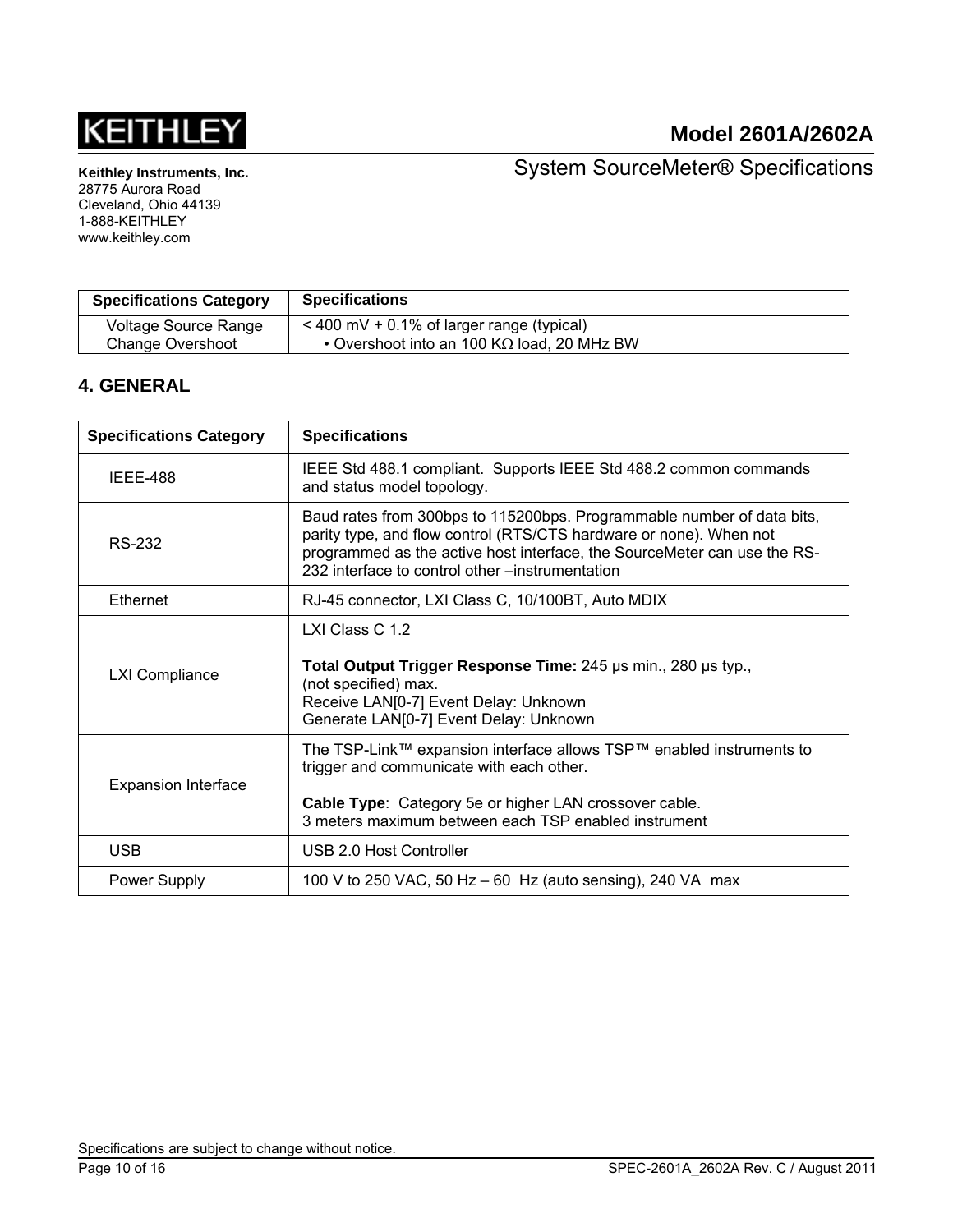

System SourceMeter® Specifications

**Keithley Instruments, Inc.**  28775 Aurora Road Cleveland, Ohio 44139 1-888-KEITHLEY www.keithley.com

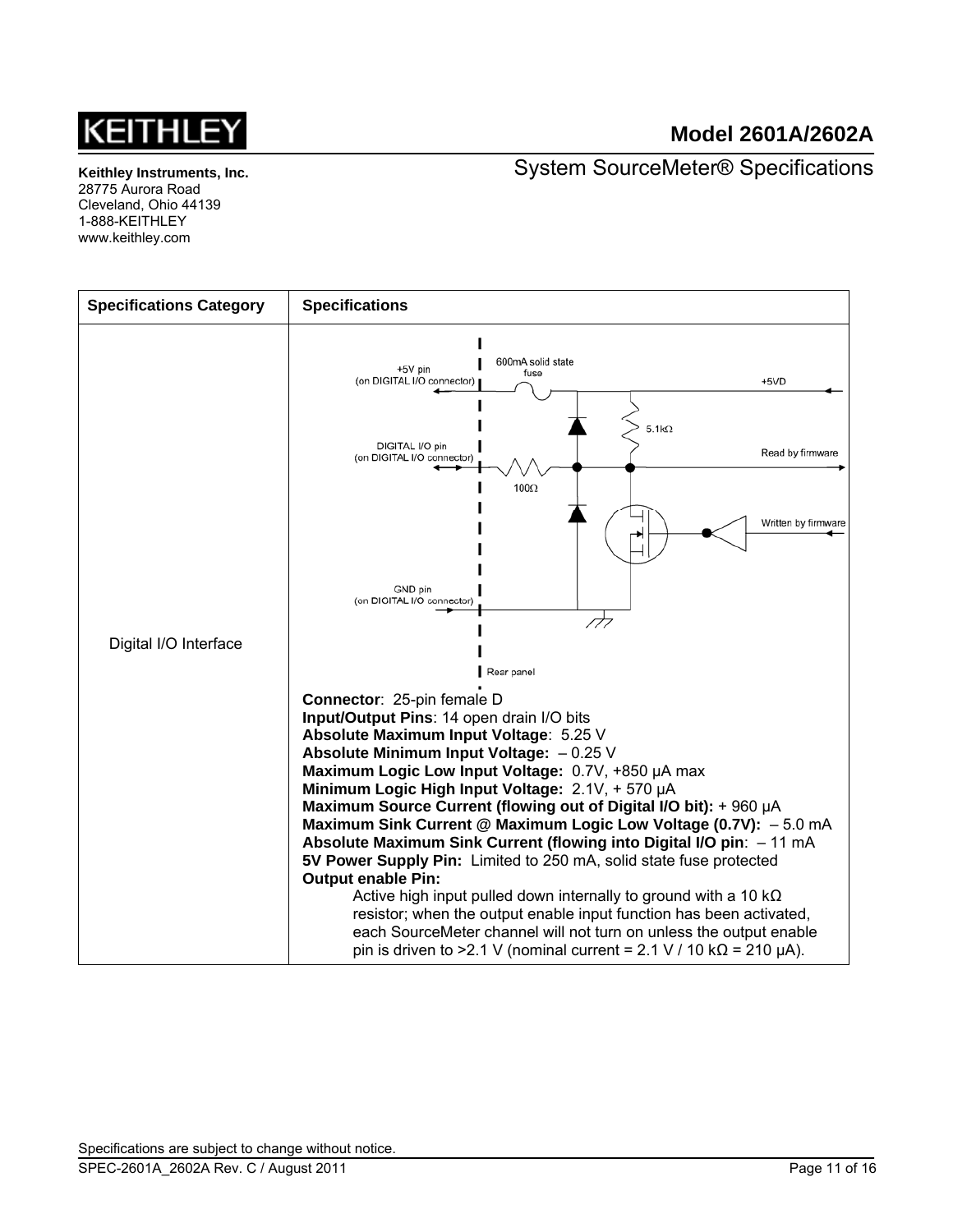

**Keithley Instruments, Inc.**  28775 Aurora Road Cleveland, Ohio 44139 1-888-KEITHLEY www.keithley.com

System SourceMeter® Specifications

| <b>Specifications Category</b> | <b>Specifications</b>                                                                                                                                                                                                                                                         |
|--------------------------------|-------------------------------------------------------------------------------------------------------------------------------------------------------------------------------------------------------------------------------------------------------------------------------|
| Cooling                        | Forced air. Side intake and rear exhaust. One side must be unobstructed<br>when rack mounted                                                                                                                                                                                  |
| Warranty                       | 1 year                                                                                                                                                                                                                                                                        |
| <b>EMC</b>                     | Conforms to European Union Directive 2004/108/EEC, EN 61326-1                                                                                                                                                                                                                 |
| Safety                         | Conforms to European Union Directive 73/23/EEC, EN 61010-1, and UL<br>61010-1                                                                                                                                                                                                 |
| <b>Dimensions</b>              | 89 mm high $\times$ 213 mm wide $\times$ 460 mm deep (31/2 in $\times$ 83/8 in $\times$ 171/2 in).<br>Bench Configuration (with handle & feet): 104 mm high $\times$ 238 mm wide $\times$ 460<br>mm deep (41/8 in $\times$ 93/8 in $\times$ 171/2 in)                         |
| Weight                         | 2601A: 4.75 kg (10.4 lbs).<br>2602A: 5.50 kg (12.0 lbs).                                                                                                                                                                                                                      |
| Environment                    | For indoor use only.<br>Altitude: Maximum 2000 meters above sea level<br><b>Operating:</b> $0^{\circ}$ – 50 $^{\circ}$ C, 70% R.H. up to 35 $^{\circ}$ C. Derate 3% R.H./ $^{\circ}$ C, 35 $^{\circ}$ – 50 $^{\circ}$ C<br><b>Storage:</b> $-25^{\circ}$ C to 65 $^{\circ}$ C |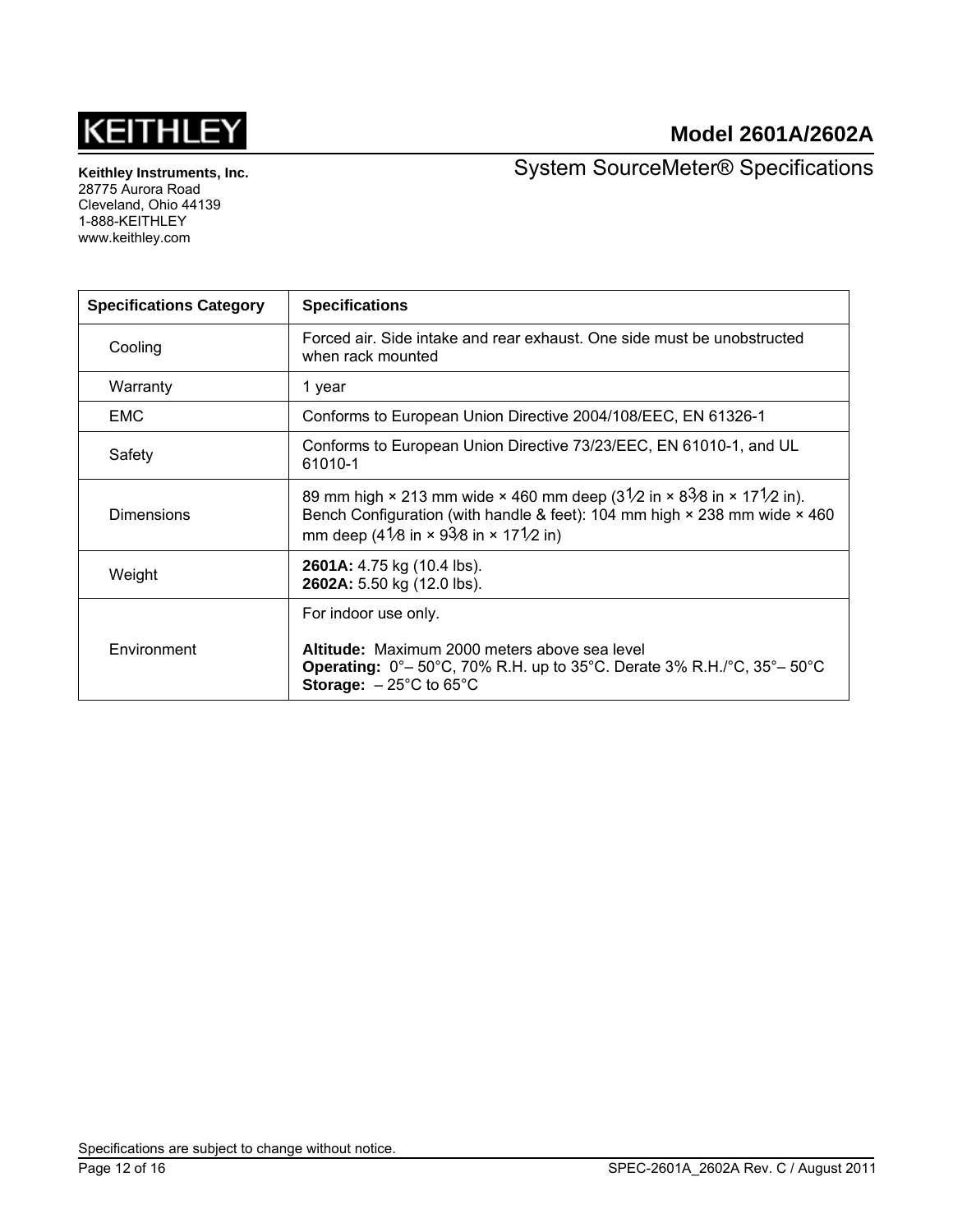

System SourceMeter® Specifications

## **5. MEASUREMENT SPEED SPECIFICATIONS[30](#page-12-0),[31](#page-12-1)**

#### **Maximum Sweep Operation Rates (operations per second) for 60Hz (50Hz):**

| A/D converter<br>speed | <b>Trigger</b><br>origin | <b>Measure to</b><br>memory<br>using<br>user scripts | Measure to<br><b>GPIB</b><br>using<br>user scripts | <b>Source</b><br>measure to<br>memory<br>using<br>user scripts | <b>Source</b><br>measure to<br><b>GPIB</b><br>using<br>user scripts | <b>Source</b><br>measure to<br>memory<br>using<br>sweep API | <b>Source</b><br>measure to<br><b>GPIB</b><br>using<br>sweep API |
|------------------------|--------------------------|------------------------------------------------------|----------------------------------------------------|----------------------------------------------------------------|---------------------------------------------------------------------|-------------------------------------------------------------|------------------------------------------------------------------|
| 0.001 NPLC             | Internal                 | 20000 (20000)                                        | 9800 (9800)                                        | 7000 (7000)                                                    | 6200 (6200)                                                         | 12000<br>(12000)                                            | 5900 (5900)                                                      |
| 0.001 NPLC             | Digital I/O              | 8100 (8100)                                          | 7100 (7100)                                        | 5500 (5500)                                                    | 5100 (5100)                                                         | 11200<br>(11200)                                            | 5700 (5700)                                                      |
| 0.01 NPLC              | Internal                 | 4900 (4000)                                          | 3900 (3400)                                        | 3400 (3000)                                                    | 3200 (2900)                                                         | 4200 (3700)                                                 | 4000 (3500)                                                      |
| 0.01 NPLC              | Digital I/O              | 3500 (3100)                                          | 3400 (3000)                                        | 3000 (2700)                                                    | 2900 (2600)                                                         | 4150 (3650)                                                 | 3800 (3400)                                                      |
| 0.1 NPLC               | Internal                 | 580 (480)                                            | 560 (470)                                          | 550 (465)                                                      | 550 (460)                                                           | 560 (470)                                                   | 545 (460)                                                        |
| 0.1 NPLC               | Digital I/O              | 550 (460)                                            | 550 (460)                                          | 540 (450)                                                      | 540 (450)                                                           | 560 (470)                                                   | 545 (460)                                                        |
| 1.0 NPLC               | Internal                 | 59 (49)                                              | 59 (49)                                            | 59 (49)                                                        | 59 (49)                                                             | 59 (49)                                                     | 59 (49)                                                          |
| <b>1.0 NPLC</b>        | Digital I/O              | 58 (48)                                              | 58 (49)                                            | 59 (49)                                                        | 59 (49)                                                             | 59 (49)                                                     | 59 (49)                                                          |

#### **Maximum Single Measurement Rates (operations per second) for 60Hz (50Hz):**

| A/D converter<br>speed | Trigger<br>origin | <b>Measure to GPIB</b> | Source measure<br>to GPIB | Source measure pass/fail to GPIB |
|------------------------|-------------------|------------------------|---------------------------|----------------------------------|
| 0.001 NPLC             | Internal          | 1900 (1800)            | 1400 (1400)               | 1400 (1400)                      |
| 0.01 NPLC              | Internal          | 1450 (1400)            | 1200 (1100)               | 1100 (1100)                      |
| 0.1 NPLC               | Internal          | 450 (390)              | 425 (370)                 | 425 (375)                        |
| 1.0 NPLC               | Internal          | 58 (48)                | 57 (48)                   | 57 (48)                          |

**Maximum measurement range change rate:** >7000/second for >10 µA typical. When changing to or from a range ≥1A, maximum rate is >2200/second typical.

**Maximum source range change rate:** >400/second >10 µA typical. When changing to or from a range ≥1A, maximum rate is >190/second typical.

**Maximum source function change rate: >1000/second, typical.** 

**Command processing time:** Maximum time required for the output to begin to change following the receipt of the smux.source.levelv or smux.source.leveli command. <1ms typical.

<span id="page-12-1"></span>Microsoft<sup>®</sup> Visual Studio<sup>®</sup> 2010, VISA™ version 4.1)<br><sup>31</sup> Exclude current measurement ranges less than 1mA.

Specifications are subject to change without notice.

<span id="page-12-0"></span> $^{30}$  Tests performed with a 2602A on Channel A using the following equipment: Computer hardware (Intel® Pentium® 4 2.4 GHz, 2 GB RAM, National Instruments™ PCI-GPIB). Driver (NI-488.2 Version 2.2 PCI-GPIB). Software (Microsoft® Windows® XP,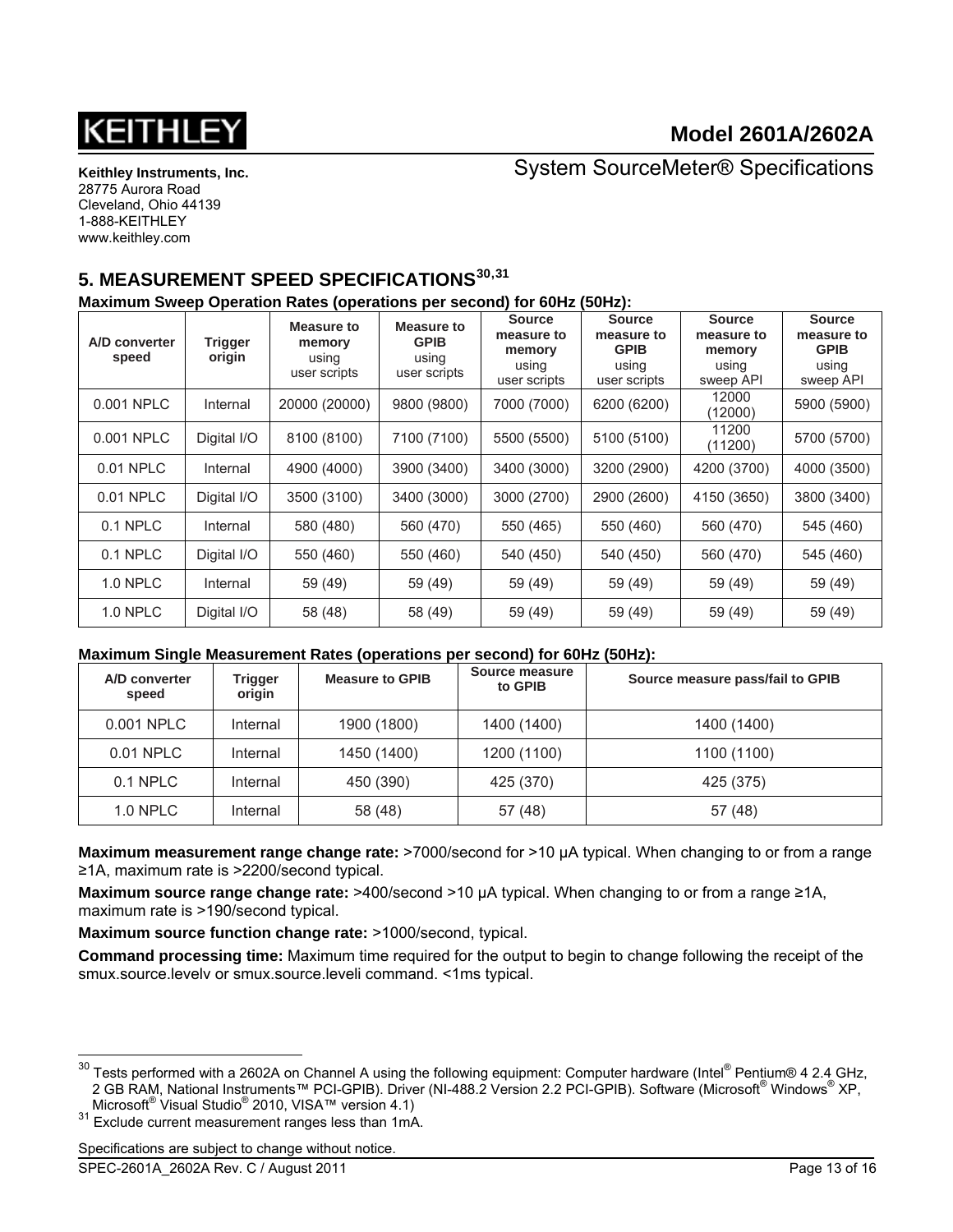

**Keithley Instruments, Inc.**  28775 Aurora Road Cleveland, Ohio 44139 1-888-KEITHLEY www.keithley.com

System SourceMeter® Specifications

## **6. TRIGGERING AND SYNCHRONIZATION SPECIFICATIONS**

## **Triggering:**

**Trigger in to trigger out:** 0.5μs, typical. **Trigger in to source change:<sup>32</sup>** 10 μs, typical. **Trigger Timer accuracy:** ±2μs, typical.  **Source change[32](#page-13-0) after LXI Trigger:** 280μs, typical.

## <span id="page-13-1"></span>**Synchronization:**

**Single-node synchronized source change[:32](#page-13-1)** <0.5μs, typical.

**Multi-node synchronized source change:[32](#page-13-1)** <0.5μs, typical.

## **7. SUPPLEMENTAL INFORMATION**

#### **Front Panel Interface:**

Two-line vacuum fluorescent display (VFD) with keypad and rotary knob.

#### **Display:**

- Show error messages and user-defined messages
- Display source and limit settings
- Show current and voltage measurements
- View measurements stored in dedicated reading buffers

#### **Keypad operations:**

- Change host interface settings
- Save and restore instrument setups
- Load and run factory and user-defined test scripts (i.e., sequences) that prompt for input and send results to the display
- Store measurements into dedicated reading buffers

## **Programming:**

**Embedded Test Script Processor (TSP)**: Accessible from any host interface.

- Responds to individual instrument control commands.
- Responds to high-speed test scripts comprised of instrument control commands and Test Script Language (TSL) statements (for example branching, looping, and math).
- Able to execute high-speed test scripts stored in memory without host intervention.

**Minimum user memory available:** 16MB (approximately 250,000 lines of TSL code).

**Test Script Builder:** Integrated development environment for building, running, and managing TSP scripts. Includes an instrument console for communicating with any TSP-enabled instrument in an interactive manner. Requires:

- VISA (NI-VISA included on CD)
- Microsoft .NET Framework (included on CD)
- Keithley I/O Layer (included on CD)

Specifications are subject to change without notice.

<span id="page-13-0"></span> $32$  Fixed source range, with no polarity change.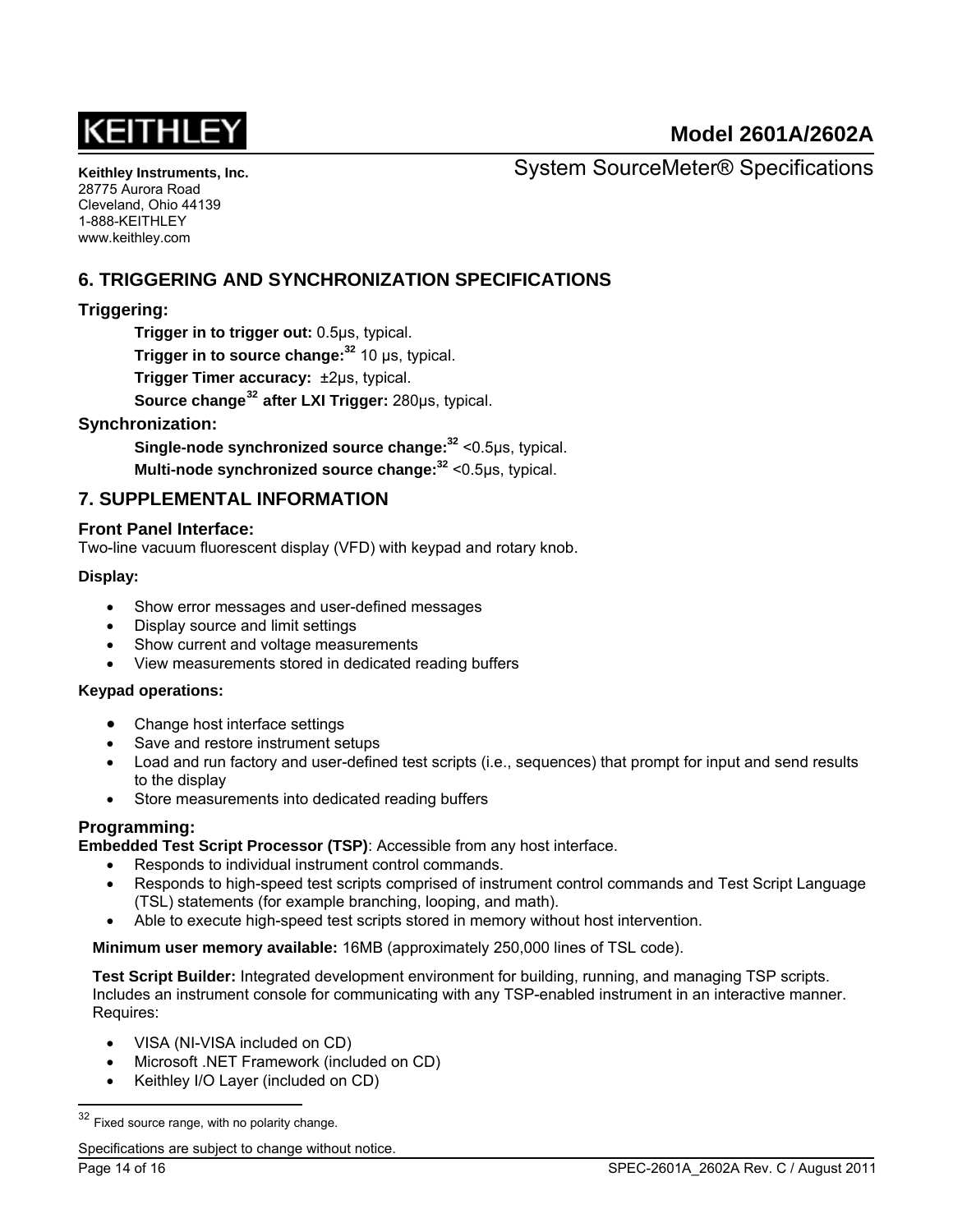**Keithley Instruments, Inc.**  28775 Aurora Road Cleveland, Ohio 44139 1-888-KEITHLEY www.keithley.com

System SourceMeter® Specifications

- Pentium III 800MHz or faster personal computer
- Microsoft Windows 2000, XP, Vista <sup>®</sup>, or 7

**TSP™ Express (embedded):** Tool that allows users to quickly and easily perform common I-V tests without programming or installing software. To run TSP Express, you need:

- Java™ Platform, Standard Edition 6
- Microsoft<sup>®</sup> Internet Explorer®, Mozilla® Firefox<sup>®</sup>, or another Java-compatible web browser

Software Interface: TSP Express (embedded), direct GPIB/VISA, read/write with Microsoft®Visual Basic<sup>®</sup>, Visual C/C++<sup>®</sup>, Visual C#<sup>®</sup>, LabVIEW™, CEC TestPoint™ Data Acquisition Software Package, NI LabWindows™/CVI, and so on.

#### **Reading Buffers:**

Non-Volatile memory utilizes dedicated storage area(s) reserved for measurement data. Reading buffers are arrays of measurement elements. Each element can hold the following items:

- Measurement
- Source setting (at the time the measurement was taken)
- Measurement status
- Range information
- Timestamp

Two reading buffers are reserved for each SourceMeter channel. Reading buffers can be filled using the front panel STORE key, and retrieved using the RECALL key or host interface.

**Buffer Size, with timestamp and source setting:** > 60,000 samples. **Buffer Size, without timestamp and source setting:** > 140,000 samples.

#### **System Expansion:**

The TSP-Link expansion interface allows TSP-enabled instruments to trigger and communicate with each other. See figure below: